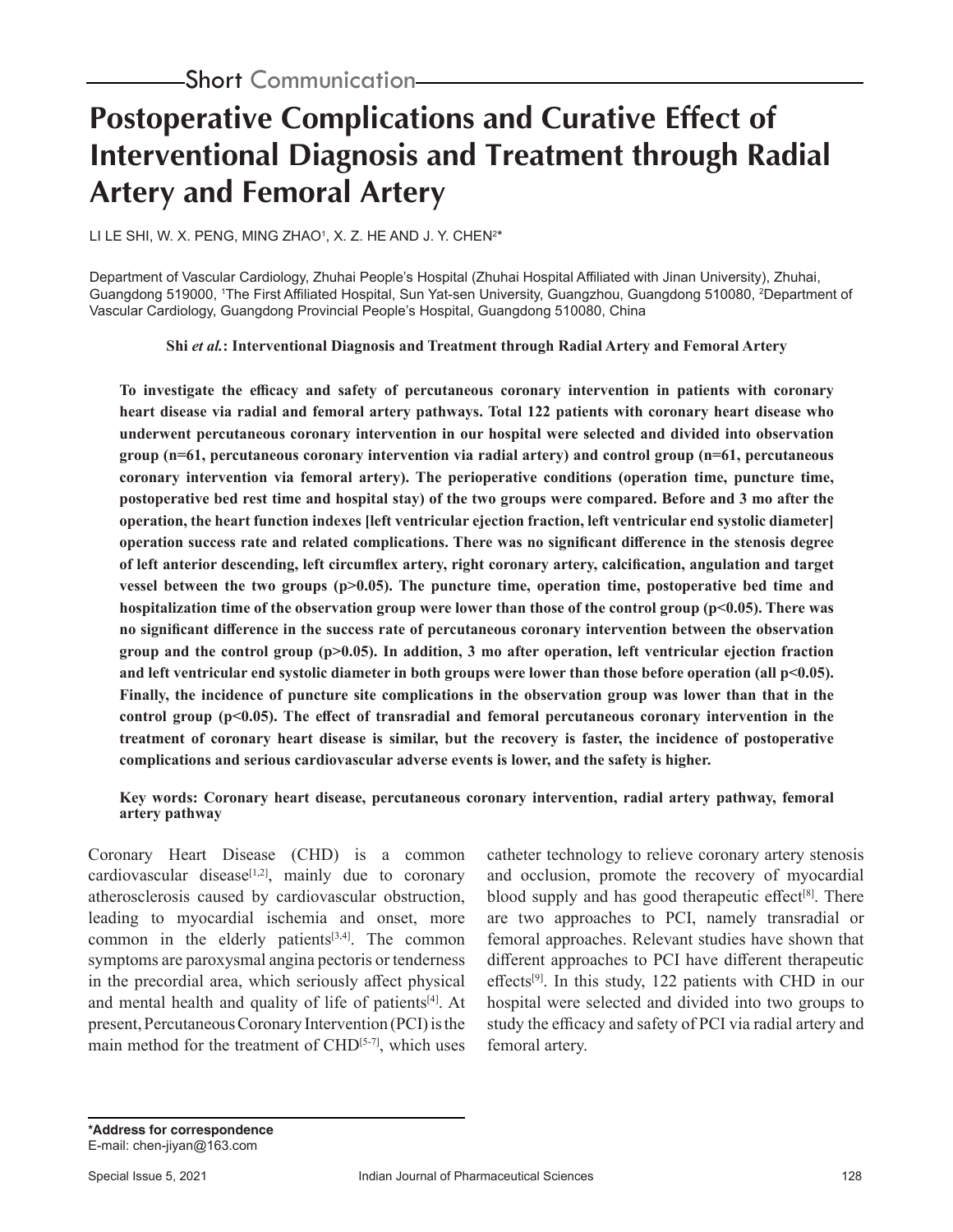A total of 122 patients with CHD diagnosed by PCI in our hospital from January 2019 to January 2021 were selected and divided into two groups according to different operation paths. The control group (n=61) and the observation group  $(n=61)$ . There were 20 females and 41 males in the control group; age ranged from 49 to 78 y old, with an average age of  $(64.29 \pm 7.64)$  y old, the course of disease was 3-9 y, the average course of disease was  $(5.87\pm1.64)$  y. Complications with 35 cases of hypertension, 19 cases of hyperglycemia and 20 cases of hyperlipidemia. The observation group included 61 cases, 18 females and 43 males; age ranged from 50 to 80 y old, with an average of  $(65.37\pm7.81)$  y old. The course of disease was 2-9 y. The average course of disease was  $(5.59 \pm 1.48)$  y. Complications with 37 cases of hypertension, 20 cases of hyperglycemia and 18 cases of hyperlipidemia. There was no significant difference in baseline data between the two groups  $(p>0.05)$ . Inclusion criteria includes the diagnostic criteria of coronary heart disease refer to the criteria in coronary angiography and clinical<sup>[7]</sup>; the diagnosis was confirmed by electrocardiography or coronary angiography; PCI was performed; informed of the study and signed the consent. Exclusion criteria includes patients with congenital heart disease; Coagulation dysfunction; patients with rheumatic heart disease; severe hepatic and renal insufficiency; patients with malignant tumor; patients with severe immune deficiency; those who are not willing to cooperate with the completion of the study. For patients scheduled for elective surgery, aspirin 100 mg/d and clopidogrel 75 mg/d were taken orally 3 d before operation. For patients undergoing emergency operation, aspirin 300 mg and clopidogrel 300-500 mg were taken orally within 24 h before operation. PCI was performed via femoral artery. The patient was supine and the puncture point was selected at 2 cm below the femoral transverse striae. Lidocaine (2 %) was used for local anesthesia. 20 G puncture needles were used for puncture and the angle of puncture was 40° degrees to the skin. During the puncture process, the action should be slow. When the blood vessel is punctured, the pulsatile blood flow can be seen gushing out through the hollow probe. Then, the guide wire is inserted and the 7 F artery sheath is put into the puncture. According to the results of arteriography, appropriate stents and balloons were selected.  $3000-4000$   $\mu$  heparin was given regularly during the operation. The arterial sheath was removed 4 h after the operation, and the tourniquet was used to stop bleeding. After complete hemostasis, pressure bandage was applied. Allen test was positive before PCI, which indicated that the pulsation of radial artery was good.

The patient was lying on his back, holding up his left upper limb and abducting for 25 min. The puncture point was selected at 1 cm near the styloid process of radius. The anesthesia method and follow-up operation were the same as those in the control group. After operation, both groups were given a 24 h rest, aspirin 100 mg/d and clopidogrel 75 mg/d. The target lesion vessels were completely covered by stents without sufficient dilatation, residual stenosis <20 %, Thrombolysis in Myocardial Infarction (TIMI) blood flow grade  $\geq$ 3. In addition, no death, acute myocardial infarction, acute vascular occlusion and other serious complications occurred within 30 d after operation. The success rate of PCI in two groups; perioperative conditions (operation time, puncture time, hospital stay, X-ray exposure time, postoperative bed rest time); Left Ventricular Ejection Fraction (LVEF) and Left Ventricular End Systolic Diameter (LVESD) were measured before and 3 mo after operation; postoperative complications of the two groups, including urinary retention, subcutaneous congestion, vagal reflex, puncture site hematoma and pseudoaneurysm. Statistical software Statistical Package For The Social Sciences (SPSS) 22.0 was used to analyze the data of this study. Using  $(x\pm s)$  T test was used for inter group analysis; the counting data were analyzed by X-test.  $p<0.05$  was considered statistically significant. The success rate of PCI was 95.08 % (58/61) in the observation group and 98.36 % (60/61) in the control group. The results showed that there was no significant difference in the success rate of PCI between the two groups  $(p>0.05)$ , as shown in Table 1. There was no significant difference in the stenosis degree of Left Anterior Descending Artery (LAD), Left Circumflex Artery (LCX), Right Coronary Artery (RCA), calcification lesion, angulation lesion and target vessel lesion between the observation group and the control group (p>0.05), as shown in Table 2. There was no significant difference in operation time between the two groups  $(p>0.05)$ ; the puncture time and hospital stay of the observation group were shorter than those of the control group (all  $p<0.001$ ), as shown in Table 3.

In the observation group, 1 case was with hematoma at the puncture site, 1 case with arterial spasm, 1 case with vasovagal reflex and 1 case with urinary retention. In the control group, 5 cases with hematoma at the puncture site, 2 cases with pseudoaneurysm, 2 cases with arteriovenous fistula, 4 cases with vasovagal reflex, 2 cases with urinary retention. The related complication rate of the observation group was 4.92 % (3/61), which was lower than 18.03 % (11/61)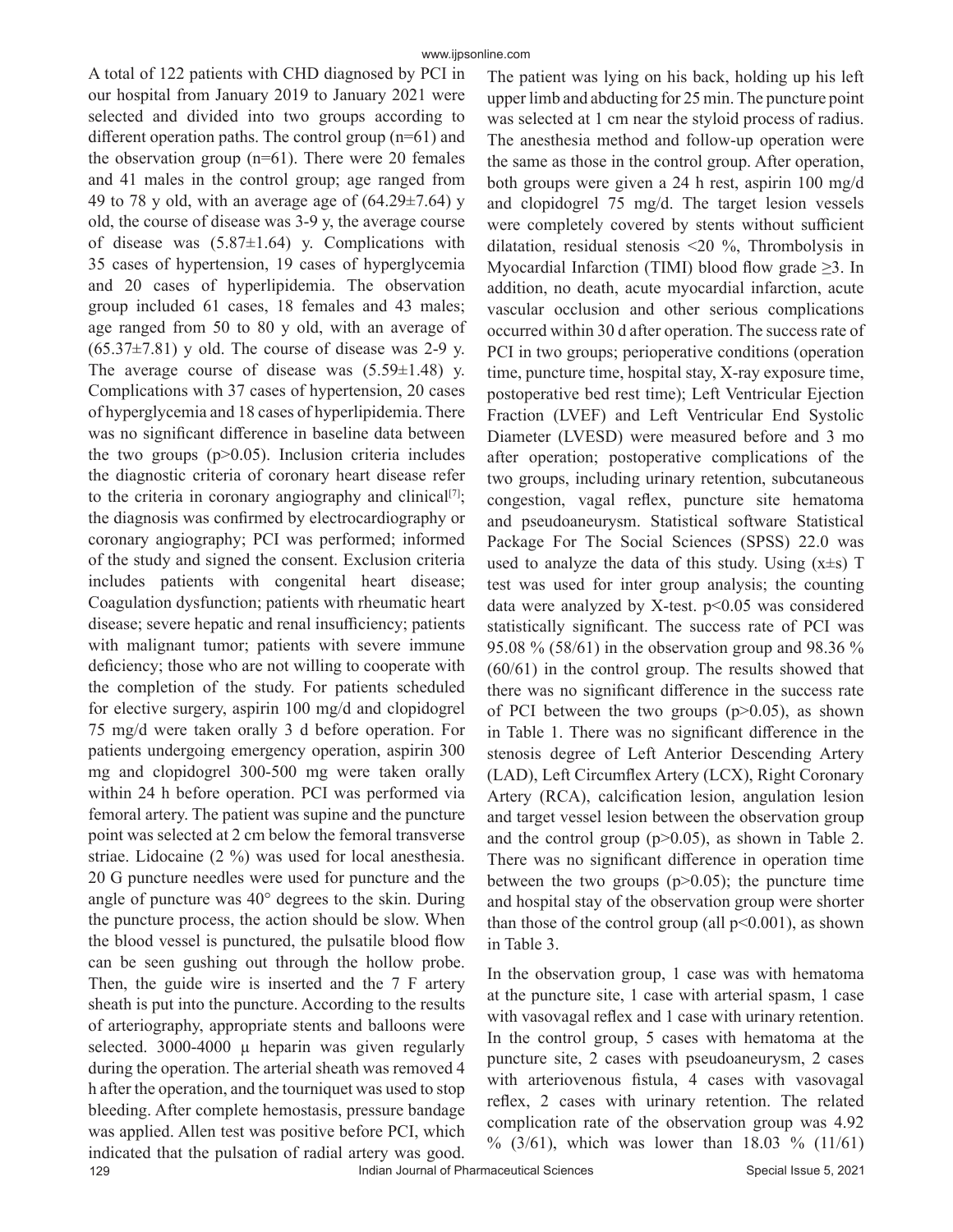of the control group  $(p<0.05)$ , as shown in Table 4. Before operation, there was no significant difference in LVEF and LVESD between the two groups (all p>0.05). 3 mo after operation, LVEF and LVESD of the two groups were lower than those before operation (all  $p<0.05$ ), as shown in Table 5. The classic method of PCI for CHD is via femoral artery. The puncture operation is simple and the success rate of PCI is high. However, the incidence of local complications such as subcutaneous hematoma, congestion, vagus reflex and pseudoaneurysm after femoral artery approach is high, which is not conducive to the postoperative

rehabilitation of patients<sup>[10,11]</sup>. At present, the majority of CHD patients are the elderly. The immune function of the elderly patients is reduced, the blood circulation is poor, and the postoperative recovery is slower<sup>[12-14]</sup>. In recent years, PCI has been gradually applied via radial artery pathway. It is relatively easy to stop bleeding after PCI, which is conducive to reducing the incidence of postoperative complications. However, the radial artery lumen is small, the puncture difficulty is high, and improper operation can cause radial artery spasm, leading to PCI failure. Therefore, this approach requires clinicians to have rich experience in operation[15,16].

# **TABLE 1: COMPARISON OF PCL SUCCESS RATE BETWEEN THE TWO GROUPS**

| Group             | PCI success rate |
|-------------------|------------------|
| Observation group | 58 (95.08 %)     |
| Control group     | 60 $(98.36\%)$   |

# **TABLE 2: COMPARISON OF CORONARY ARTERY LESIONS BETWEEN THE TWO GROUPS**

| Group                | n  | <b>LAD</b> | <b>LCX</b> | <b>RCA</b> | Calcified<br>lesions | <b>Bifurcation</b><br>lesions | Degree of<br>stenosis |
|----------------------|----|------------|------------|------------|----------------------|-------------------------------|-----------------------|
| Observation<br>group | 61 | 20(32.8)   | 27(44.3)   | 23(37.7)   | 11(18.0)             | 15(24.6)                      | $81.3 \pm 3.8$        |
| Control group        | 61 | 17(27.9)   | 34 (55.7)  | 18(29.5)   | 8(13.1)              | 11(18.0)                      | $80.5 \pm 2.6$        |
|                      |    | 0.238      | 0.800      | 0.503      | 0.392                | 0.872                         | 1.099                 |
| p                    |    | >0.05      | >0.05      | >0.05      | >0.05                | >0.05                         | >0.05                 |

## **TABLE 3: COMPARISON OF PUNCTURE OPERATION BETWEEN THE TWO GROUPS**

| Group             | n  | PCI time (min)    | Puncture time (min) | Hospital stay (d) |
|-------------------|----|-------------------|---------------------|-------------------|
| Control group     | 61 | $62.06 \pm 10.98$ | $10.19 \pm 2.58$    | $7.56 \pm 1.40$   |
| Observation group | 61 | $60.22 \pm 11.30$ | $5.26 \pm 1.55$     | $5.11 \pm 1.23$   |
|                   |    | 1.011             | 14.185              | 11.386            |
| p                 |    | 0.314             | < 0.001             | < 0.001           |

# **TABLE 4: COMPARISON OF SURGICAL COMPLICATIONS BETWEEN TWO GROUPS OF PCI PATIENTS**

| Group                | n  | Urinary<br>retention | congestion | Subcutaneous Puncture site<br>hematoma | Vagus reflex | Pseudoaneurysm | Total<br>incidence |
|----------------------|----|----------------------|------------|----------------------------------------|--------------|----------------|--------------------|
| Observation<br>group | 61 | 0(0.00)              | 1(1.64)    | 1(1.64)                                | 1(1.64)      | 0(0.00)        | 3(4.92)            |
| Control group        | 61 | 1(1.64)              | 3(4.92)    | 3(4.92)                                | 2(3.28)      | 2(3.28)        | 11(18.03)          |
|                      |    |                      |            |                                        |              |                | 5.674              |
| p                    |    |                      |            |                                        |              |                | < 0.05             |

# **TABLE 5: COMPARISON OF CARDIAC FUNCTION INDEXES BETWEEN THE TWO GROUPS**

|                   |    |                   | <b>LVEF</b>       | <b>LVESD</b>      |                    |
|-------------------|----|-------------------|-------------------|-------------------|--------------------|
| Group             | n  | <b>Before PCI</b> | After PCI         | <b>Before PCI</b> | After PCI          |
| Observation group | 61 | $35.58 + 4.19$    | $56.12 + 4.89**$  | $5.12 \pm 0.41$   | $3.95 \pm 0.46$ *# |
| Control group     | 61 | $36.12 \pm 4.37$  | $57.28 \pm 5.06*$ | $5.06 \pm 0.47$   | $3.89 \pm 0.52^*$  |

Note: Compared with the same group before operation, \*p<0.05. Compared with the control group, # p<0.05; LVEF: left ventricular ejection fraction; LVESD: left ventricular end systolic diameter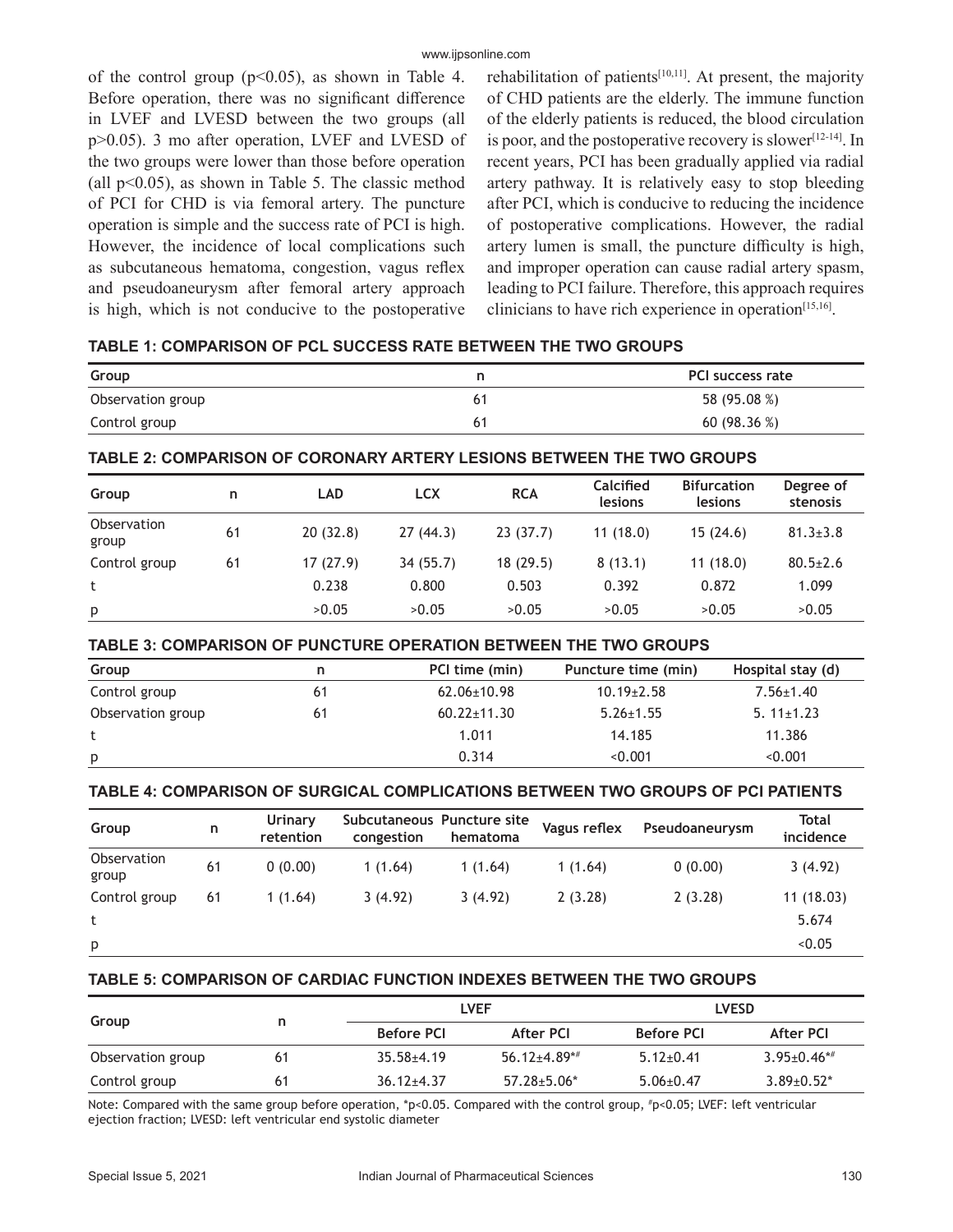Femoral artery approach is a common approach for PCI, because the femoral artery is thicker and less deformity, it is conducive to intraoperative operation. However, the femoral artery is adjacent to important nerves and blood vessels and improper treatment or puncture with conventional heparin can cause hematoma, pseudoaneurysm and other complications at the puncture site<sup>[17,18]</sup>. In addition, the need for bed rest after surgery increases the risk of complications, which affects the process of postoperative rehabilitation. The results showed that the puncture time and hospital stay of the observation group were shorter than those of the control group, and the incidence of complications at the puncture site was lower than that of the control group, suggesting that radial artery approach can reduce the incidence of complications and is conducive to the prognosis. Compared with the femoral artery approach, the radial artery approach has a shallower anatomic position and thinner blood vessels. There are no important nerves and blood vessels around the radial artery, which can avoid the injury of nerves and arteriovenous sinuses. Besides, there is a radial styloid process on the lateral side, which is easy to compress and stop bleeding after operation, reducing the amount of bleeding, and contributing to postoperative rehabilitation[19-21]. In addition, compared with femoral artery approach, radial artery approach can get out of bed early without strict braking, which is helpful to reduce complications and accelerate the rehabilitation process of patients. From the results of this study, 3 mo after operation, LVEF and LVESD of the two groups were lower than those before operation, but there was no significant difference between the two groups, indicating that the two PCI approaches can improve cardiac function in elderly patients with coronary heart disease.

In conclusion, transradial and femoral PCI have the same effect in the treatment of CHD. However, transradial PCI has faster recovery, lower incidence of postoperative complications and serious cardiovascular adverse events, and higher safety, which can be used as the preferred treatment for CHD patients.

#### **Acknowledgements:**

This work was supported by Zhuhai People's Hospital (Zhuhai Hospital Affiliated with Jinan University), The First Affiliated Hospital, Sun Yat-sen University and Guangdong Provincial People's Hospital, Li-Le Shi and Wei-Xiang Peng are contributed equally to this work.

#### **Conflict of interest:**

The authors report no conflicts of interest.

## **REFERENCES**

- 1. Walsh-Sukys MC, Tyson JE, Wright LL, Bauer CR, Korones SB, Stevenson DK, *et al.* Persistent pulmonary hypertension of the newborn in the era before nitric oxide: practice variation and outcomes. Pediatrics 2000;105(1):14-20.
- 2. Inhaled nitric oxide in term and near-term infants: neurodevelopmental follow-up of the neonatal inhaled nitric oxide study group (NINOS). J Pediatr 2000;136(5):611-7.
- 3. Clark RH, Huckaby JL, Kueser TJ, Walker MW, Southgate WM, Perez JA, et al. Low-dose nitric oxide therapy for persistent pulmonary hypertension: 1-year follow-up. J Perinatol 2003;23(4):300-3.
- 4. Konduri GG, Vohr B, Robertson C, Sokol GM, Solimano A, Singer J, *et al.* Early inhaled nitric oxide therapy for term and near-term newborn infants with hypoxic respiratory failure: neurodevelopmental follow-up. J Pediatr 2007;150(3):235-40.
- 5. Kumar VH, Hutchison AA, Lakshminrusimha S, Morin FC, Wynn RJ, Ryan RM. Characteristics of pulmonary hypertension in preterm neonates. J Perinatol 2007;27(4):214-9.
- 6. Hamvas A, Cole FS, Nogee LM. Genetic disorders of surfactant proteins. Neonatology 2007;91(4):311-7.
- 7. Hernández-Díaz S, Van Marter LJ, Werler MM, Louik C, Mitchell AA. Risk factors for persistent pulmonary hypertension of the newborn. Pediatrics 2007;120(2):e272-82.
- 8. Fornaro E, Li D, Pan J, Belik J. Prenatal exposure to fluoxetine induces fetal pulmonary hypertension in the rat. Am J Respir Crit Care Med 2007;176(10):1035-40.
- 9. Stankiewicz P, Sen P, Bhatt SS, Storer M, Xia Z, Bejjani BA, *et al.* Genomic and genic deletions of the FOX gene cluster on 16q24. 1 and inactivating mutations of FOXF1 cause alveolar capillary dysplasia and other malformations. Am J Hum Genet 2009;84(6):780-91.
- 10. Weijerman ME, van Furth AM, van der Mooren MD, Van Weissenbruch MM, Rammeloo L, Broers CJ, *et al.* Prevalence of congenital heart defects and persistent pulmonary hypertension of the neonate with Down syndrome. Eur J Pediatr 2010;169(10):1195-9.
- 11. Bishop NB, Stankiewicz P, Steinhorn RH. Alveolar capillary dysplasia. Am J Respir Critic Care Med 2011;184(2):172-9.
- 12. Byers HM, Dagle JM, Klein JM, Ryckman KK, McDonald EL, Murray JC, *et al.* Variations in CRHR1 are associated with persistent pulmonary hypertension of the newborn. Pediatr Res 2012;71(2):162-7.
- 13. Aikio O, Metsola J, Vuolteenaho R, Perhomaa M, Hallman M. Transient defect in nitric oxide generation after rupture of fetal membranes and responsiveness to inhaled nitric oxide in very preterm infants with hypoxic respiratory failure. J Pediatr 2012;161(3):397-403.
- 14. Van Marter LJ, Hernandez-Diaz S, Werler MM, Louik C, Mitchell AA. Nonsteroidal antiinflammatory drugs in late pregnancy and persistent pulmonary hypertension of the newborn. Pediatrics 2013;131(1):79-87.
- 15. Check J, Gotteiner N, Liu X, Su E, Porta N, Steinhorn R, *et al.* Fetal growth restriction and pulmonary hypertension in premature infants with bronchopulmonary dysplasia. J Perinatol 2013;33(7):553-7.